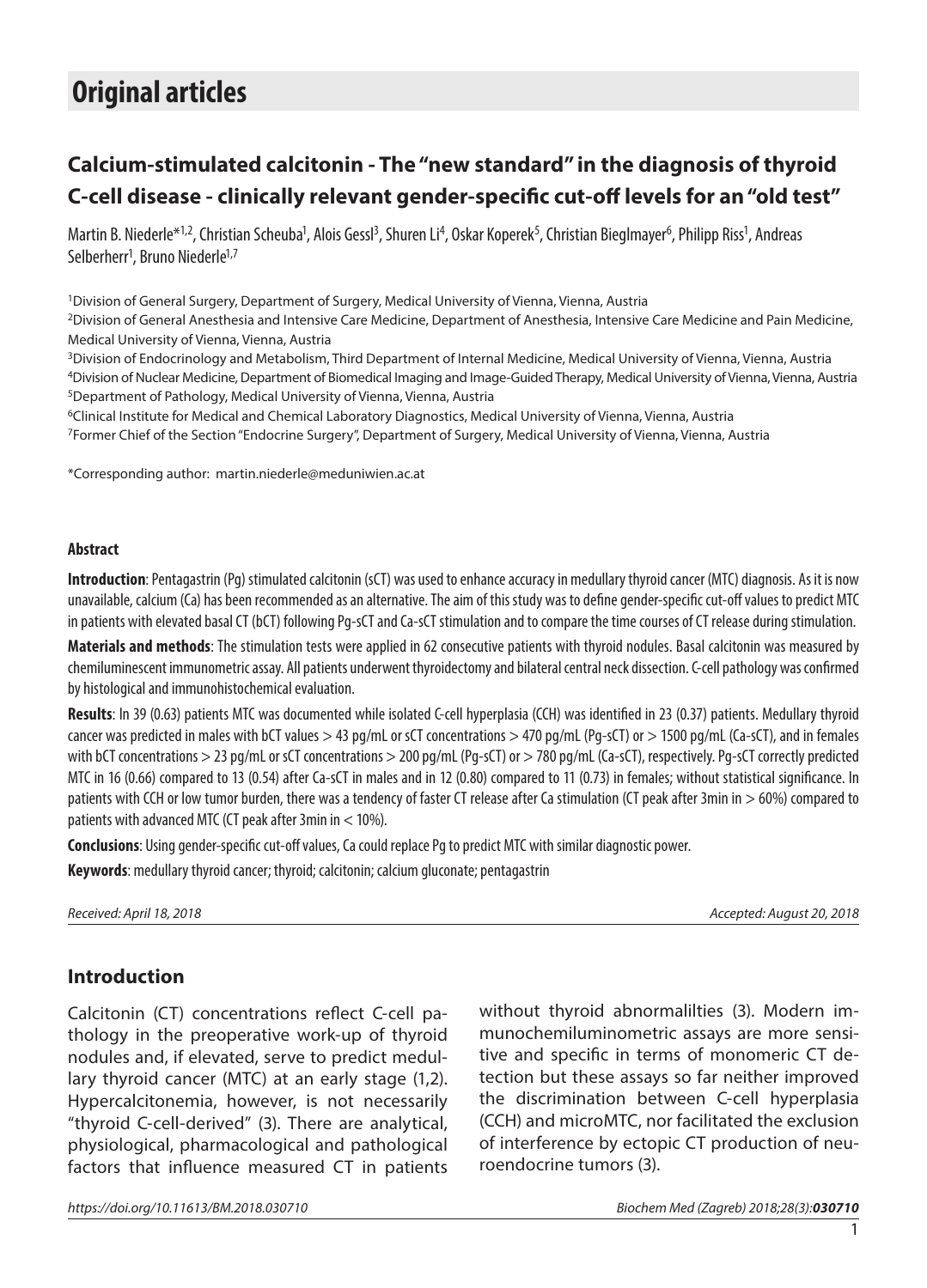To increase the sensitivity of CT as a tumor marker, the application of CT stimulation tests has been recommended (4,5). These tests were described fifty years ago with the objective of early MTC diagnosis, even in asymptomatic patients with suspected hereditary C-cell disease who showed normal basal CT (bCT) concentrations (6,7). Thus, stimulation tests have been shown to be helpful in the diagnostic work-up of increased CT concentrations in questionable clinical circumstances but are even more important after surgical treatment of MTC to verify cure, recurrence or persistence (8,9).

Pentagastrin (Pg) has been considered as the best, most rapid, simplest and easiest applicable test for the early diagnosis of MTC. Numerous studies in the 1970s demonstrated that in comparison to Pg administration, the administration of calcium (Ca), either orally or *i.v.* produced slower and much smaller rises in CT (10-15). As a consequence Ca stimulation test was seldom applied and finally abandoned, as molecular genetic screening in families with multiple endocrine neoplasia (16) became more important in clinical practice than biochemical screening (17).

Calcitonin screening programs have been introduced into clinical practice mostly in European countries (18). Thereby, the early biochemical diagnosis of hereditary MTC has resulted in more favorable pathological stages of disease at the time of thyroidectomy than possible with clinical or radiological examinations alone (19). This has proved especially true when biochemical diagnoses were achieved by provocative testing in hereditary and sporadic disease (2). Pentagastrin stimulation became the "golden standard" in European countries. However, being unavailable in America and more recently also in Europe, Pg was to be replaced by other stimulants. A revival of the "short" Ca stimulation test (11) was introduced into clinical practice by Doyle *et al.* (20) who compared Pgstimulated CT (Pg-sCT) and Ca-stimulated CT (CasCT) concentrations for nonsmoking healthy adults without evidence of thyroid disorders to determine reference ranges of bCT as well as PgsCT and Ca-sCT concentrations.

As of 2013, the availability of Pg became less reliable and Pg was finally taken off the market at the end of 2015. Therefore, Ca stimulation should be introduced into clinical routine. As a consequence, all patients received both stimulation tests to ensure that results were comparable.

The aim of this study was to evaluate gender-specific bCT and sCT cut-off values and to retrospectively compare Pg-sCT and Ca-sCT concentrations in a precisely defined patient population with thyroid nodules for predicting MTC.

## **Materials and methods**

## **Study design**

As a consequence of a "CT screening program", which was introduced into the routine work-up of nodular thyroid disease as a standard operating procedure (SOP) in 1994 (21), bCT concentrations are determined routinely in all patients visiting the outpatient departments that serve patients with nodular thyroid disease (General Hospital; University Hospital of Vienna - tertiary care center). Following the SOP, bCT is determined regardless of thyroid function, sonomorphology and/or size of the thyroid nodule(s).

The retrospective study comprised 62 consecutive patients including 39 (0.64) males (age: 57 years; absolute range: 43 - 70 years) and 23 (0.37) females (age: 54 years; absolute range: 40 - 68 years) with nodular thyroid disease, normal thyroid function tests and reproducible elevated bCT who were sent for initial surgical treatment during the years 2014 and 2015.

All patients had elevated fasting bCT concentrations upon initial evaluation (normal range: male < 8 pg/mL; female < 6 pg/mL) and were assigned to further examinations in a close interval of one week: first Pg-sCT and second Ca-sCT test, as described below. In all patients, stimulated sCT concentrations were at least twice higher than the bCT concentrations and/or > 100 pg/mL in one of the two stimulation tests.

All possible causes (such as restricted kidney function, intake of proton pump inhibitors, *etc*.) known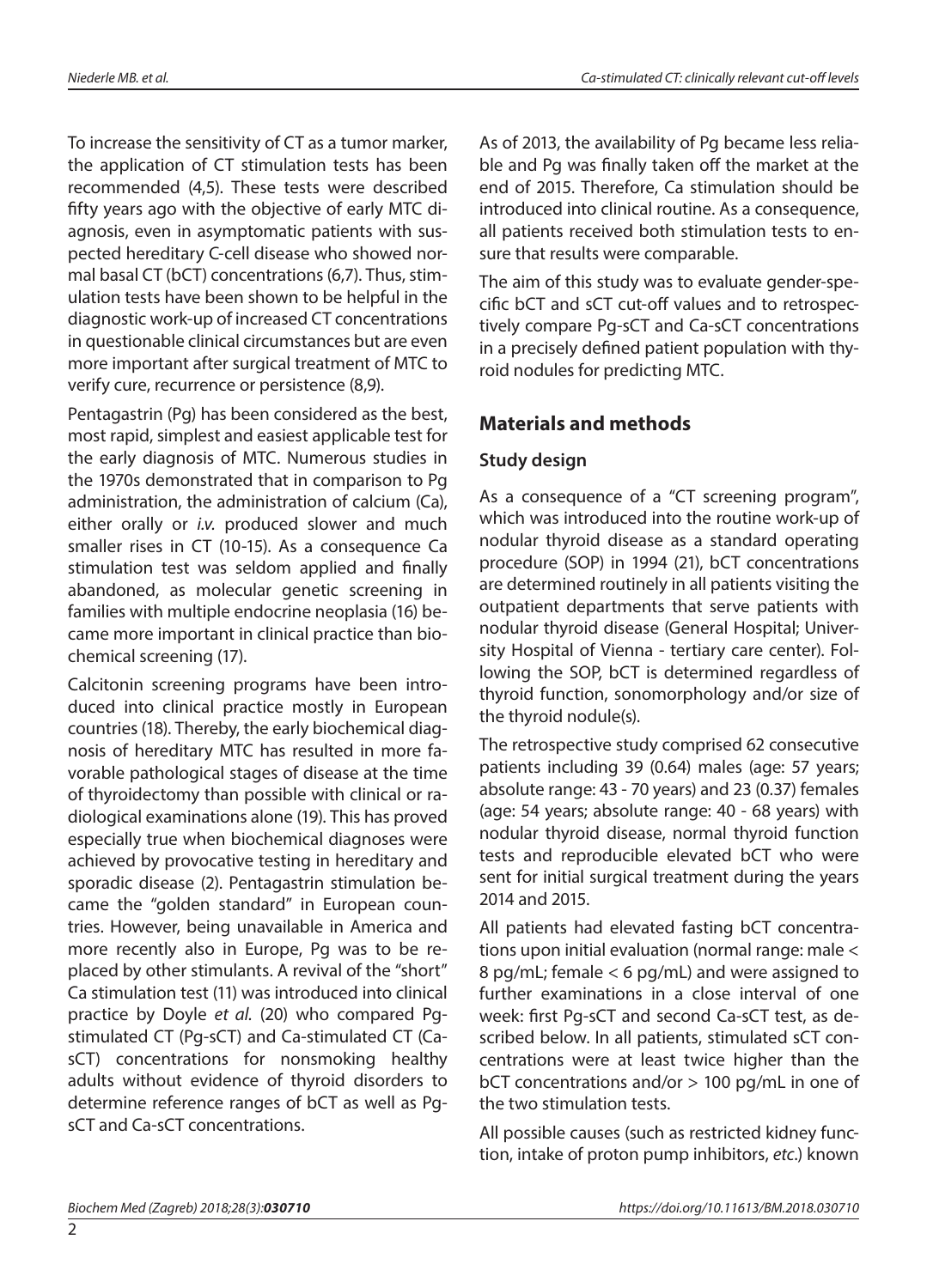to modify bCT concentrations were excluded before applying CT screening. No patient was a member of a known MTC family or had undergone surgery for MTC.

The study was approved by the local Ethics Committee (EK1506/2014) of the Medical University of Vienna and adhered to the Declaration of Helsinki. Informed consent was obtained from each patient for all diagnostic and therapeutic procedures.

#### **Methods**

According to the time protocol described below for the Pg and Ca stimulation tests, about 3 to 5 mL fasting blood samples were collected at each time point in Vacuette® separation gel tubes (Greiner Group, Kremsmünster, Austria) without additives. The stimulation tests were performed no later than 9 o'clock in the morning.

During transport to the laboratory, and within one hour, blood samples clotted and were subsequently administrated and centrifuged at 2000xg for 10 minutes at 4 °C.

The obtained serum samples were stored in a refrigerator at 6 °C until analyses (on the same or the next day). In the case of weekends or holidays, samples were frozen at -20 °C and thawed at room temperature in a water bath for subsequent analyses. These procedures facilitated neglecting loss of CT immunoreactivity.

Calcitonin concentrations were determined with a chemiluminescent immunometric assay from Diagnostic Products Corporation (DPC, Los Angeles, CA, USA), running as a fully automated test on a Immulite 2000 Immunoassay System (Siemens Health Care), as described previously (4). Assays were calibrated by two-point calibrators, suggesting a linear dose-response relationship within the range of 2 to 2000 pg/mL. Sample concentrations exceeding the upper reporting range were diluted with Multi-Diluent 2 from DPC. In the latter case, stimulation tests are an appropriate measure to detect obscure results, as well as observations on deviations from linear dilution behavior. There was no cross-reactivity of the assay against 12 peptide hormones including prepro-CT. Day-to-day imprecision was evaluated by control samples purchased from DPC with mean concentrations of 10 pg/mL and 210 pg/mL CT, resulting in coefficients of variations of 10% and 7%, respectively. Additionally, the laboratory successfully participated in CT external quality trials of Instand e.V. (Germany) and the Royal College of Pathologists of Australasia Quality Assurance Program (Australia).

All patients were stimulated by Pg and Ca after at least 6 hours of fasting before the test. The median interval between the two tests was 7 days.

Blood samples for CT determination were drawn with an indwelling catheter before and 2, 3, 5 and 10 minutes after an *i.v.* bolus of 0.5 µg/kg Pg (Cambridge Laboratories Limited; Newcastle upon Tyne, UK) or after a 30-second infusion of 2.5 mg Ca *per* kg body weight (Ca gluconate 10% [10 mL containing Ca gluconate 2.25 mmol = 90 mg  $Ca^{2+}$ ; Calcium Braun 10%®, B. Braun Melsungen AG, Melsungen, Germany]).

All patients underwent primary (total) thyroidectomy and bilateral central neck dissection (= level 6 [extirpation of the prelaryngeal and pretracheal lymph nodes including bilateral microdissection of the lymphatic tissue along both recurrent laryngeal nerves]) irrespective of preoperative bCT and sCT concentrations. In selected patients, surgery was completed by ("functional") microdissection of both lateral neck compartments (levels 2 to 5). No permanent complications (hypoparathyroidism, paralysis of the recurrent nerve) were observed in the study patients.

All thyroid glands were submitted to pathology and inspected macroscopically. The entire organ was sectioned in slices of approximately three to five millimeters and frozen sections were performed of the macroscopically identified primary tumor. The entire remaining thyroid gland was serially blocked in paraffin. Sections of each block, as well as three sections of each submitted lymph node, were stained with hematoxylin and eosin. Immunohistochemistry was performed using the avidin-biotin-peroxidase technique. A section of each block was immunostained for CT using an available antibody (Chemicon, Temecula, USA) in a dilution of 1:600.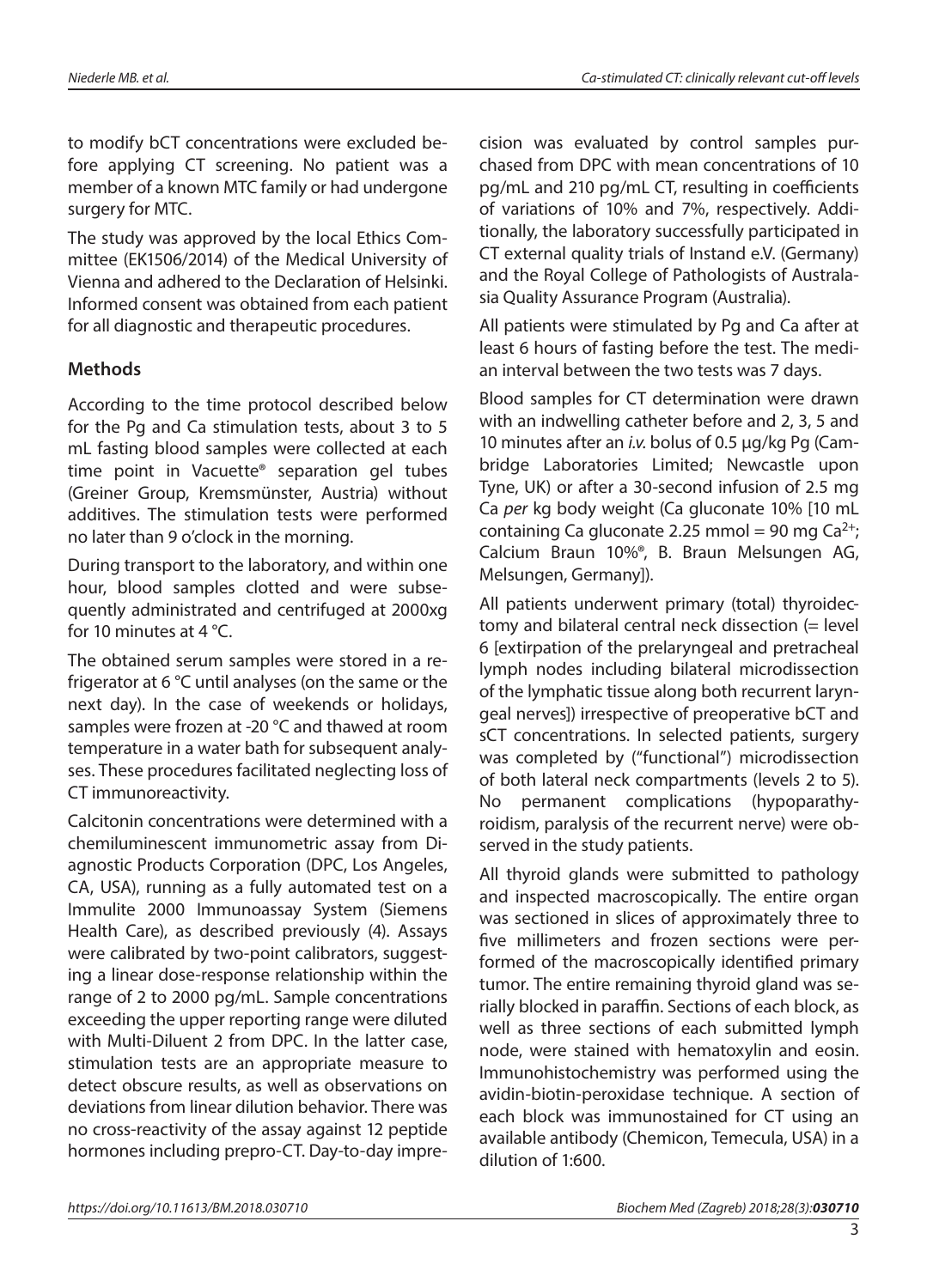C-cell hyperplasia was diagnosed when at least one area with > 50 C-cells *per* one low-power field (x 100) was identified in both thyroid lobes. C-cell hyperplasia was morphologically classified as focal, diffuse, nodular (summarized as "physiological") or "neoplastic" CCH. Medullary thyroid cancer was diagnosed if a focal loss or reduplication of the basement membrane was observed by immunohistochemistry. The tumors were classified in accordance with the American Joint Committee on Cancer Staging Manual of 2010 (22).

Possible germline mutations were investigated routinely in all study patients by screening exons 5, 8, 10, 11, 13, 14, 15 and 16 of the Rearranged during Transfection (RET) proto-oncogene using high-resolution melting real-time PCR (23).

All biochemical data and histological findings in the thyroid gland and in dissected lymph nodes were collected prospectively and correlated retrospectively.

## **Statistical analysis**

The highest CT concentrations after stimulation (either after 2, 3, 5 or 10 minutes) were used for further statistical analysis in all comparisions. Increase in CT after stimulation was calculated as maximum CT concentration during stimulation minus bCT concentration (=  $\Delta$  value). Normal distribution was assessed with the Shapiro-Wilk test and visual inspection of histograms. As the analysis showed skewed distribution in all relevant parameters, data are presented as median and interquartile range (IQR, 25th percentile - 75th percentile). Spearman's rank-order correlations were run to assess the relationship between Ca- and Pg-Stimulation and between bCT and sCT after both types of stimulation. A Wilcoxon signed-rank test was used for any group comparison of continuous parameters. Fisher's exact test was used to compare binominal proportions. P values < 0.05 were considered significant.

In order to define cut-off values, receivers operating characteristic (ROC) curves were calculated and described using the area under the curve (AUC), confidence intervals (CI), and P values. In view of gender-specific differences, sensitivity and specificity as calculated by the ROC curves were used to establish cut-off values for the discrimination between CCH and MTC for both female and male patients (2,24). All calculations were done with SPSS Statistics (released 2015, IBM SPSS Statistics for Windows, Armonk, NY: IBM Corp) version 23.0 for Windows and Microsoft Excel 2016 for Windows.

## **Results**

Medullary thyroid cancer was documented in 24/39 (0.62) males and 15/23 (0.65) females, while isolated CCH ("CCH only") was identified in 15/39 (0.38) and 8/39 (0.35), respectively. Table 1 summarizes further pathological and genetic details including the tumor classifications according to International Union Against Cancer (UICC) 2010 (22).

After stimulation with Pg or Ca, all patients showed at least two-fold increase in maximum sCT compared to the bCT concentrations (Ca stimulation: 738 pg/mL [IQR: 372 - 3563], Pg stimulation: 275 pg/mL [IQR: 105 - 3008], basal: 25 pg/mL [IQR: 13 - 150]). Regardless of gender, the median of maximum sCT release was higher with Ca than with Pg stimulation ( $P < 0.001$ ).

There was a strong correlation between the maximum Pg-sCT and Ca-sCT, respectively ( $r = 0.90$ ; P < 0.001). Similarly, a strong and significant correlation between bCT and Pg-sCT and Ca-sCT was observed  $(r = 0.91$  and  $r = 0.86$ ; both  $P < 0.001$ ). There was a considerable overlap of CT concentrations between CCH and MTC classified as pT1a (tumor diameter ≤ 10 mm), irrespective of the stimulation test. Higher stimulations were observed in MTC classified as  $pT1b$  or higher (tumor diameter  $\geq 11$  mm; Figure 1).

## **Gender-specific cut-off values**

The AUCs for the ROC curves of bCT, Pg-sCT, CasCT and the absolute increase after each of the two stimulation tests (=  $\Delta$  values) are shown in Table 2. As the AUCs of bCT and both Pg and Ca stimulation tests were high ( $> 0.80$ ), with narrow CI reaching the level of significance, all tests seemed useful to discriminate between CCH and MTC. The AUC of the Δ values for both stimulation tech-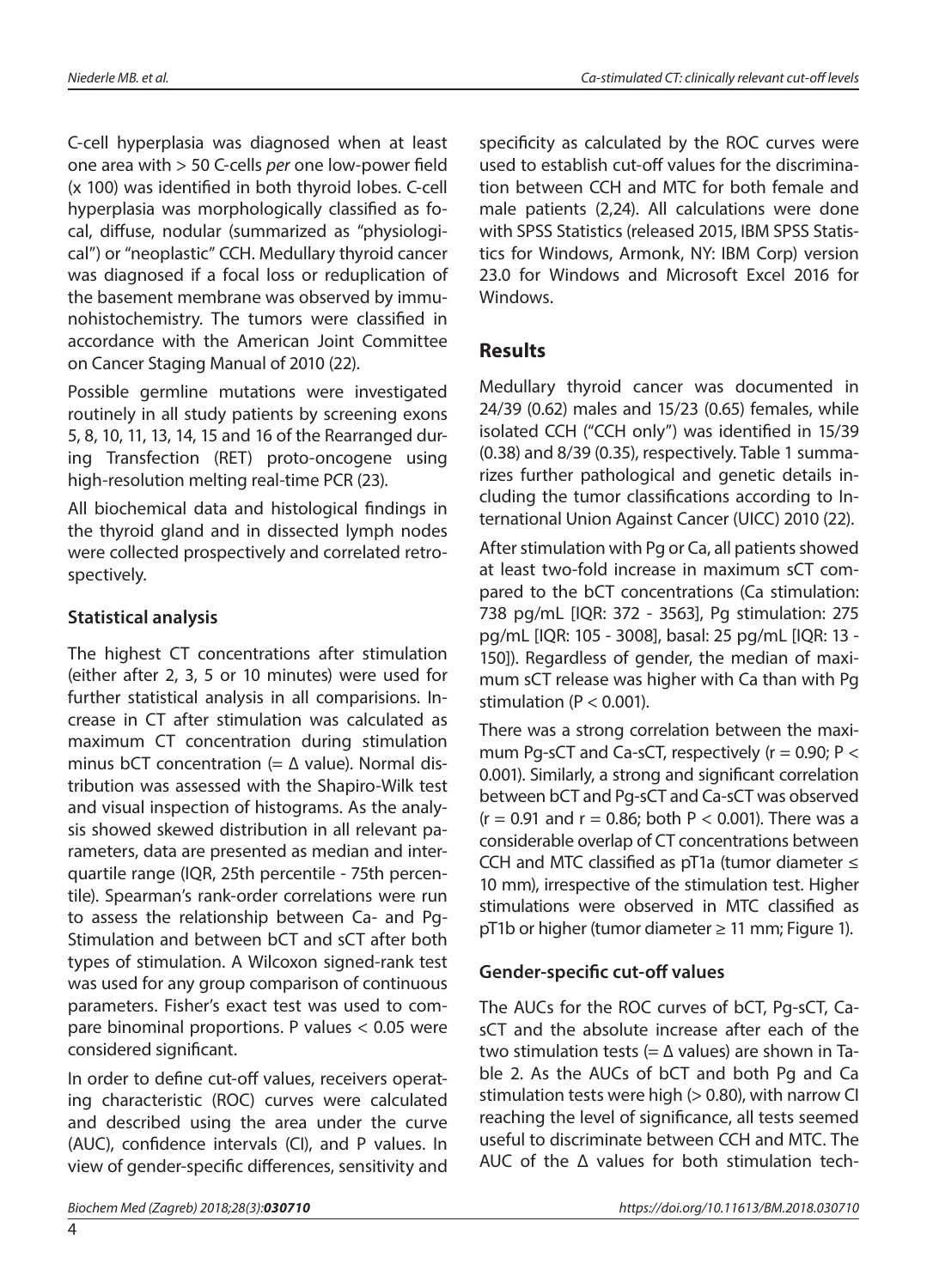|                                    | Males ( $N = 39$ )                             | Females ( $N = 23$ )                                          |
|------------------------------------|------------------------------------------------|---------------------------------------------------------------|
| Isolated CCH, N (proportion)       | 15(0.38)                                       | 8(0.35)                                                       |
| Neoplastic                         | 8(0.53)                                        | 4(0.5)                                                        |
| Physiological (diffuse or nodular) | 7(0.47)                                        | 4(0.5)                                                        |
| MTC, N (proportion)*               | 24 (0.62)                                      | 15 (0.65)                                                     |
| pT1a                               | 14 (0.58)                                      | 9(0.60)                                                       |
| pT1b                               | 4(0.17)                                        | 4(0.27)                                                       |
| pT <sub>2</sub>                    | 2(0.08)                                        | 2(0.13)                                                       |
| pT3                                | 4(0.17)                                        | 0                                                             |
| pT4                                | $\boldsymbol{0}$                               | 0                                                             |
| Multifocality, N (proportion)      | 5(0.21)                                        | 1(0.07)                                                       |
| Tumor diameter, (mm)               | 6 (1 - 19) (absolute range: 1 - 87)            | 9 (4 - 15) (absolute range: 1 - 21)                           |
| Concomitant CCH, N (proportion)    | 18(0.75)                                       | 5(0.33)                                                       |
| Neoplastic                         | 12(0.67)                                       | 3(0.60)                                                       |
| Physiological                      | 6(0.33)                                        | 2(0.40)                                                       |
| Meta, N (proportion)               | 8(0.33)                                        | 3(0.20)                                                       |
| N <sub>1</sub> a                   | 2(0.25)                                        | 2(0.67)                                                       |
| N <sub>1</sub> b                   | 6(0.75)                                        | 1(0.33)                                                       |
| Dist Meta, N (proportion)          | 3(0.13)                                        |                                                               |
|                                    | liver; $N = 2$<br>liver + lung + bone; $N = 2$ | $\Omega$                                                      |
| RET mutation N (proportion)        | 1(0.04)<br>exon 13, codon 791; $N = 1$         | 4(0.27)<br>exon 13/codon 791; $N = 1$<br>exon $13/768; N = 3$ |

**Table 1.** Morphological findings and tumor classification of patients investigated

CCH - C-cell hyperplasia. MTC - medullary thyroid cancer. \*Local tumor stage according to UICC 2010 - pT1a ≤ 10 mm; pT1b = 11 - 20 mm; pT2 = 21 - 40 mm; pT3 > 40 mm or any size with with extrathyroidal extension; pT4 = moderately advanced or very advanced disease. Meta - lymph node metastasis: N1a - central lymph node metastasis, N1b - lateral lymph node metastasis. Dist Meta - distant metastasis. RET mutation - mutation in the rearranged during transfection (RET) proto-oncogene, found after diagnosis of MTC.



**Figure 1.** Plot of basal calcitonin *vs.* pentagastrin-stimulated calcitonin (A) and calcium-stimulated calcitonin (B) for patients with thyroid nodules. CT - calcitonin. CCH - C-cell hyperplasia. MTC pT1a - medullary thyroid cancer stage pT1a (≤ 10 mm). MTC > pT1a medullary thyroid cancer higher stage than pT1a (> 11 mm).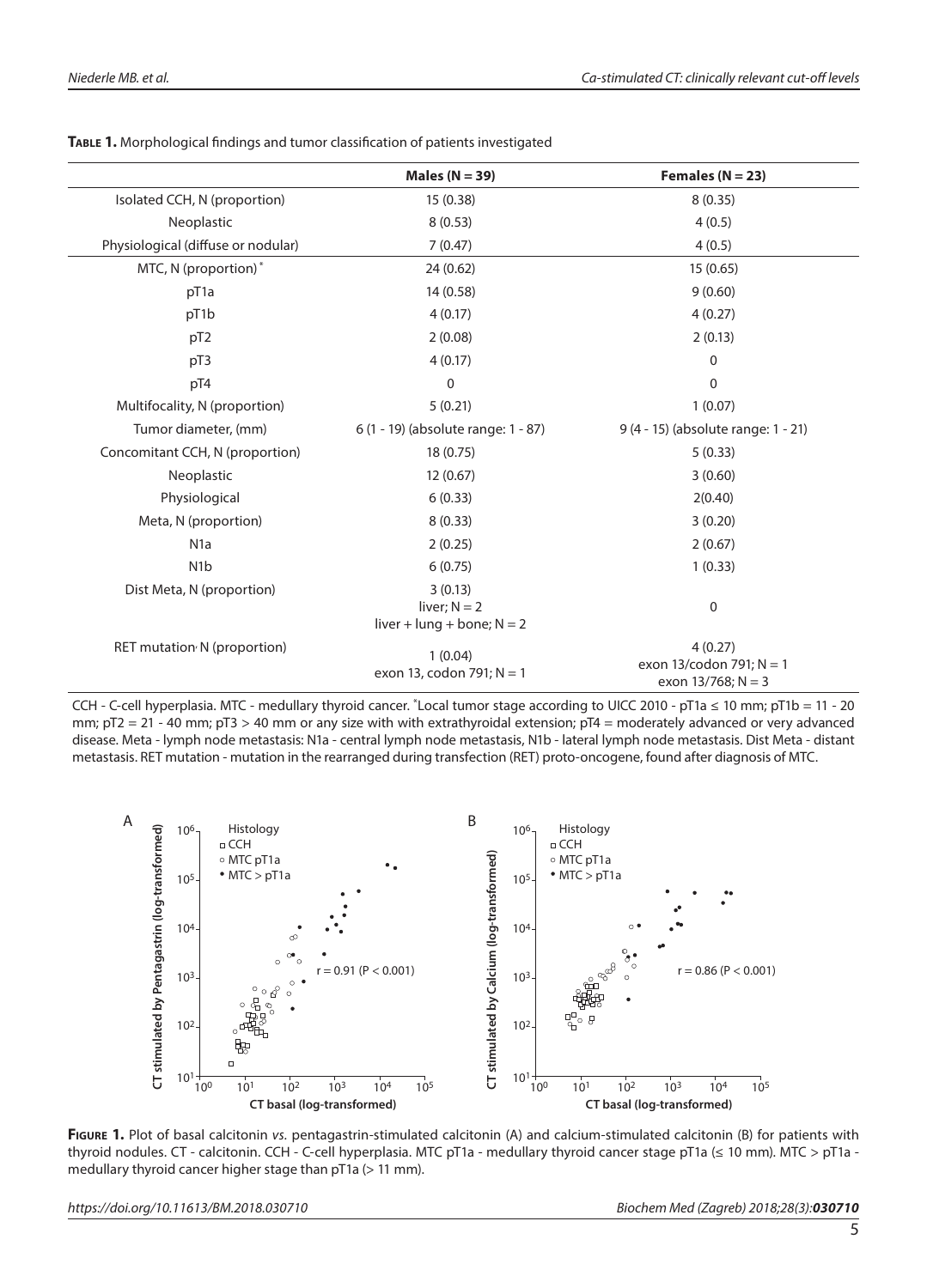|                      | <b>Males</b> |               |         | <b>Females</b> |               |         |  |
|----------------------|--------------|---------------|---------|----------------|---------------|---------|--|
|                      | <b>AUC</b>   | <b>CI</b>     | P       | <b>AUC</b>     | <b>CI</b>     | P       |  |
| bCT                  | 0.87         | $0.75 - 0.99$ | < 0.001 | 0.90           | $0.77 - 1.00$ | 0.002   |  |
| Pg-sCT               | 0.88         | $0.77 - 0.99$ | < 0.001 | 0.94           | $0.85 - 1.00$ | < 0.001 |  |
| $Ca-SCT$             | 0.85         | $0.72 - 0.98$ | < 0.001 | 0.88           | $0.73 - 1.00$ | 0.004   |  |
| $Pg - \Delta$ values | 0.88         | $0.76 - 0.99$ | < 0.001 | 0.93           | $0.82 - 1.00$ | < 0.001 |  |
| $Ca - \Delta values$ | 0.85         | $0.72 - 0.98$ | < 0.001 | 0.86           | $0.71 - 1.00$ | 0.006   |  |

AUC - area under the curve. CI - confidence interval. bCT - basal calcitonin value. Pg-sCT - pentagastrin stimulated calcitonin value. Ca-sCT - calcitonin stimulated calcitonin value. Pg - ∆ values - pentagastin-differences between peak stimulated calcitonin and basal calcitonin. Ca - ∆ values - calcium-differences between peak stimulated calcitonin and basal calcitonin.

niques were very close to the AUC of the maximum sCT. Therefore, Δ values were excluded from further analysis.

Figure 2 shows the CT concentrations *versus* sensitivity and specificity calculated by ROC curves. A relevant overlap of CCH and MTC in patients with mildly elevated CT levels was documented in all tests and in both gender groups. Medullary thyroid cancer was predicted in 100% of the male patients with bCT concentrations > 43 pg/mL (sensitivity: 58%) or Pg-sCT  $>$  470 pg/mL (sensitivity: 67%) and  $Ca$ -sCT  $> 1500$  pg/mL (sensitivity: 54%) and in 100% of the female subjects with bCT concentrations > 23 pg/mL (sensitivity: 80%) or Pg-sCT concentrations > 200 pg/mL (sensitivity: 80%) and Ca-sCT concentrations > 780 pg/mL (sensitivity: 67%), respectively.

The bCT and sCT concentrations were combined in order to optimize the prediction of C-cell morphology and thus MTC diagnosis.

Patients were grouped as follows: in Group 1, bCT and sCT were below the cut-off values, and therefore CCH or MTC could not be definitively predicted by either bCT or sCT. In Group 2, MTC was predicted in all patients either by bCT and/or sCT level by exceeding the cut-off values defined above (Tables 3a and 3b).

### *Male patients*

### *Pg stimulation*

Group 1 (CCH or MTC): Considering low bCT ( $\geq 8$  to  $\leq$  43 pg/mL) and sCT ( $\leq$  470 pg/mL) concentrations

*Biochem Med (Zagreb) 2018;28(3):030710 https://doi.org/10.11613/BM.2018.030710*

in 23/39 (0.59) males, no clear biochemical differentiation between CCH and MTC was possible. MTC was identified in 15/23 (0.65) and CCH in 8/23 (0.35) males, respectively. All tumors were classified as pT1a (tumor size:  $\leq$  10 mm). None had lymph node or distant metastasis (Table 3).

Group 2 (MTC only): MTC was predicted in 16/16 males with a bCT concentration  $> 43$  pg/mL or, regardless of bCT concentrations, with a sCT concentration  $> 470$  pg/mL. In all 16 patients, the malignancy was definitively confirmed histologically. Five patients with lymph node and three with distant metastasis were documented (Table 3).

#### *Ca stimulation*

Group 1 (CCH or MTC): Similarly, no clear discrimination between CCH and MTC was achieved by Ca stimulation (sCT  $\leq$  1500 pg/mL) in 26/39 (0.67) males. This group consisted of 15/26 (0.58) patients with CCH and 11/26 (0.28) patients with MTC, all with pT1a tumors (Table 3).

Group 2 (MTC only): MTC was identified in 13/13 males with a bCT concentration  $> 43$  pg/mL or, regardless of bCT concentration, with a sCT concentration > 1500 pg/mL after Ca stimulation. Five patients with lymph node and three with distant metastasis were documented (Table 3).

Finally, MTC was diagnosed in 24/39 (0.61) males. Pg stimulation correctly predicted MTC in 16/24 (0.67) and Ca stimulation in 13/24 (0.54) males, respectively. Pg stimulation predicted MTC in three more patients compared to Ca, yet without statistical significance ( $P = 0.556$ ).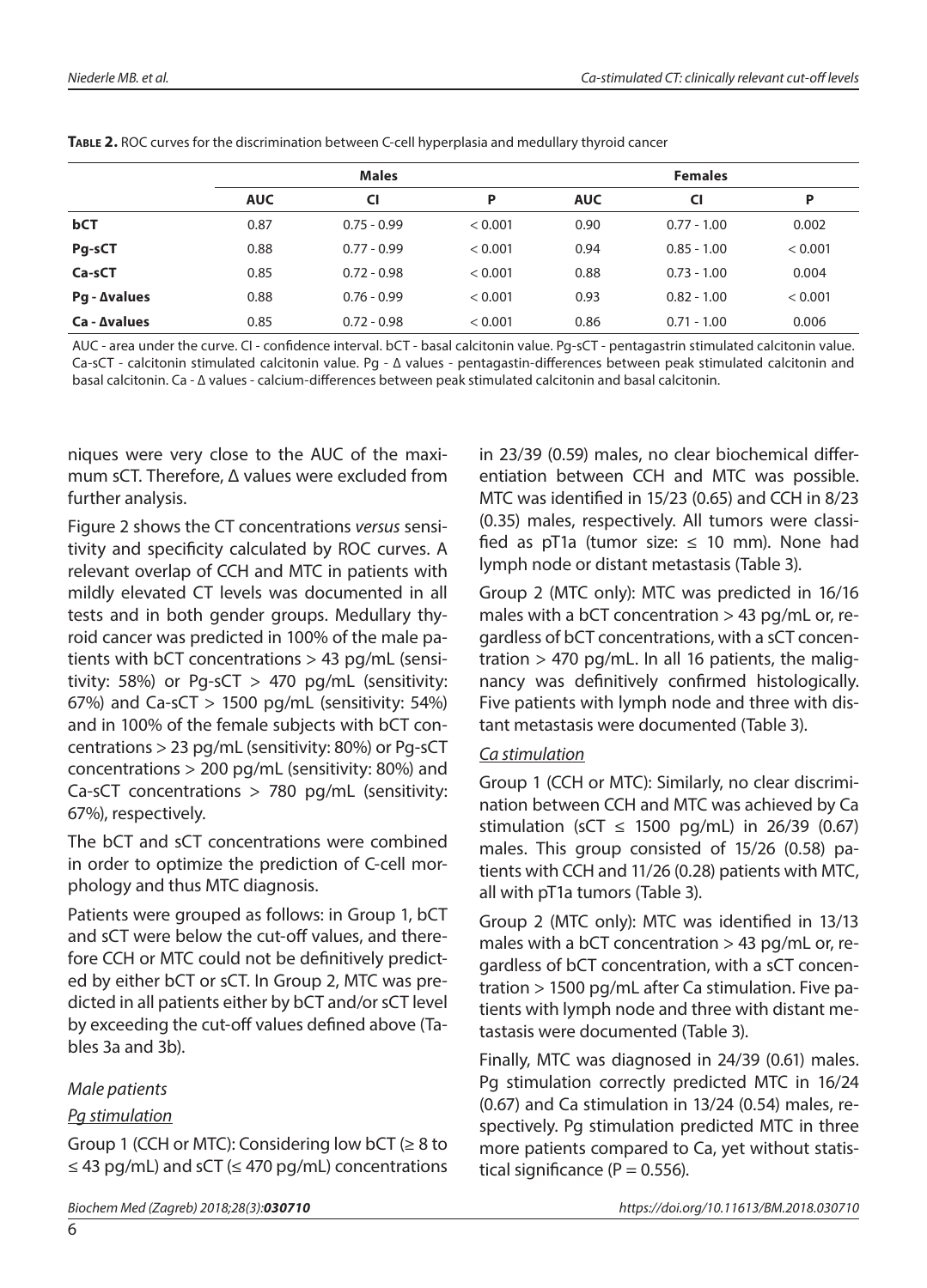

**Figure 2.** Plots of basal calcitonin (bCT), pentagastrin-stimulated calcitonin (sCT(Pg)) and calcium-stimulated calcitonin (sCT(Ca)) values against specificity (dark gray) and sensitivity (light gray) for visual determination of optimal cut-off values in female and male patients with thyroid nodules to differentiate between C-cell hyperplasia and medullary thyroid cancer.

#### *Female patients*

#### *Pg stimulation*

Group 1 (MTC or CCH): Considering bCT ( $\geq 6$  to  $\leq$ 24 pg/mL) and sCT ( $\leq$  200 pg/mL) concentrations in 11/23 (0.48) females, no clear biochemical differentiation between CCH and MTC was achieved, as 8/11 (0.73) females suffered from CCH and 3/11 (0.27) from MTC. All malignant tumors were classi-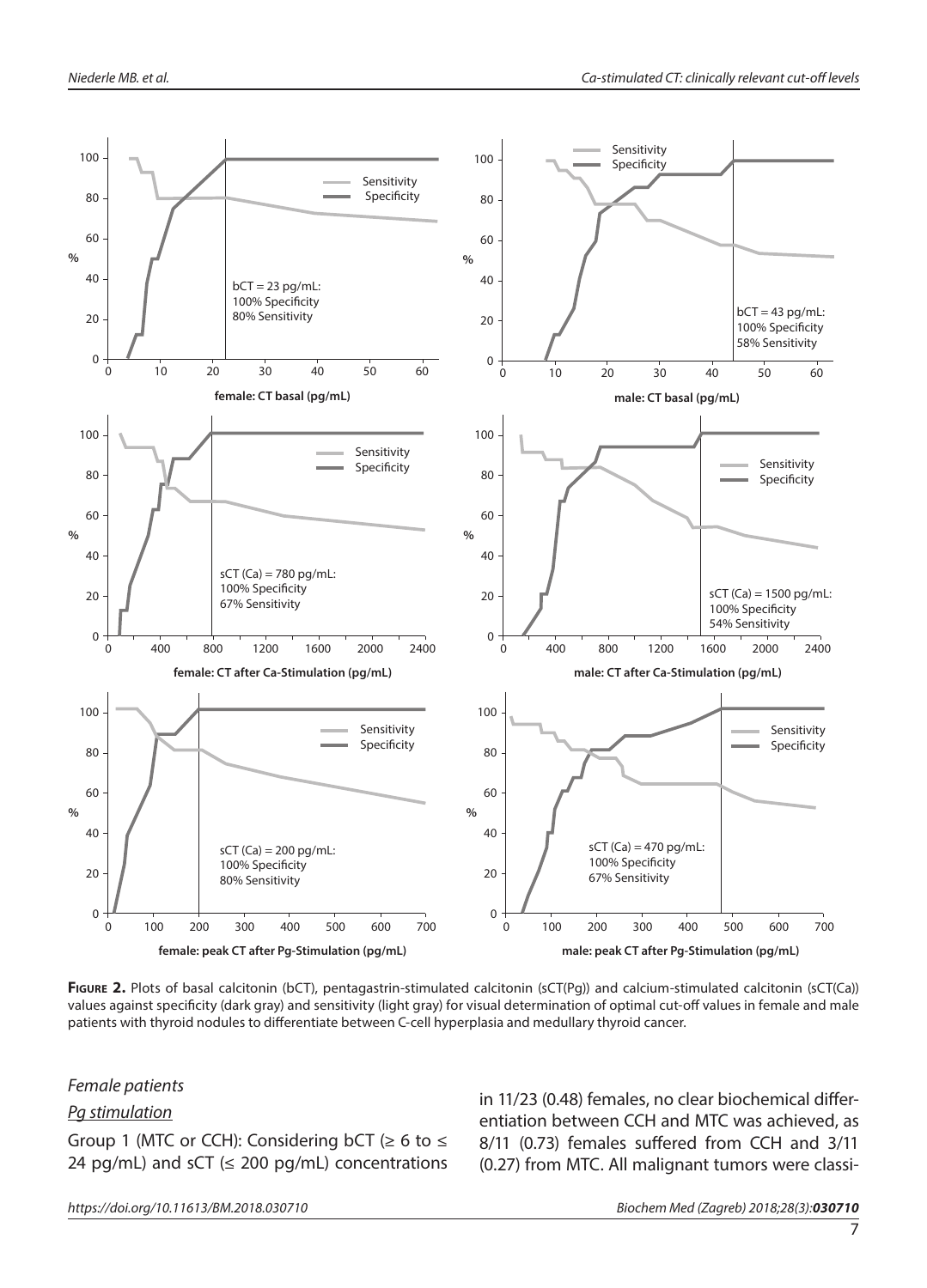| Male patients (N = 39)   |        |                                                                                                                                                                                                                                                                                                                                                                                                                                                                                                                                                                                                                                                                                                                                                                                                                            |                              |                            |                       |            |                                                                                                                      |                    |                                 |         |                    |         |         |         |
|--------------------------|--------|----------------------------------------------------------------------------------------------------------------------------------------------------------------------------------------------------------------------------------------------------------------------------------------------------------------------------------------------------------------------------------------------------------------------------------------------------------------------------------------------------------------------------------------------------------------------------------------------------------------------------------------------------------------------------------------------------------------------------------------------------------------------------------------------------------------------------|------------------------------|----------------------------|-----------------------|------------|----------------------------------------------------------------------------------------------------------------------|--------------------|---------------------------------|---------|--------------------|---------|---------|---------|
| Stimulation              |        | Prediction                                                                                                                                                                                                                                                                                                                                                                                                                                                                                                                                                                                                                                                                                                                                                                                                                 | Z                            | Combination of             |                       | Definitive | Z                                                                                                                    | pT <sub>1a</sub> * | pT1b <sup>*</sup>               | $pT2^*$ | $pT3$ <sup>*</sup> | $pT4^*$ | Ξ       | Ξ       |
| $\mathbf{\Sigma}$        | Group  | of morphology                                                                                                                                                                                                                                                                                                                                                                                                                                                                                                                                                                                                                                                                                                                                                                                                              | (proportion)                 | (pg/mL)<br>bCT             | (lm/pq)<br><b>LDS</b> | diagnosis  | (proportion)                                                                                                         |                    |                                 |         | N (proportion)     |         |         |         |
|                          |        | Ŧ                                                                                                                                                                                                                                                                                                                                                                                                                                                                                                                                                                                                                                                                                                                                                                                                                          |                              |                            |                       | Ŧ          | 15 (0.65)                                                                                                            |                    |                                 |         |                    |         |         |         |
| Ρg                       |        | MTC<br>$\overline{\sigma}$                                                                                                                                                                                                                                                                                                                                                                                                                                                                                                                                                                                                                                                                                                                                                                                                 | (0.59)<br>23(                | $\geq 8 \leq 43$           | $\leq 470$            | MTC        | 8(0.35)                                                                                                              | 8(1.0)             |                                 |         |                    |         |         |         |
|                          |        |                                                                                                                                                                                                                                                                                                                                                                                                                                                                                                                                                                                                                                                                                                                                                                                                                            |                              | $\leq 43$<br>$\frac{8}{1}$ | 0/4 < 0               |            | $\frac{9}{2}$                                                                                                        |                    |                                 |         |                    |         |         |         |
|                          | $\sim$ | MTC                                                                                                                                                                                                                                                                                                                                                                                                                                                                                                                                                                                                                                                                                                                                                                                                                        | (0.41)<br>$\frac{\infty}{2}$ | > 43                       | $\leq 470$            | NTC        | (1.0)                                                                                                                | 6(0.38)            | 4(0.25)                         | 2(0.13) | 4(0.25)            | $\circ$ | 5(0.31) | 3(0.19) |
|                          | $\sim$ | MTC                                                                                                                                                                                                                                                                                                                                                                                                                                                                                                                                                                                                                                                                                                                                                                                                                        | (0.33)<br>$\frac{13}{2}$     | $\geq 8 \leq 43$           | $>1500$               | NTC        | $\overline{13}$                                                                                                      | 3(0.23)            | 4(0.31)                         | 2(0.15) | 4(0.31)            | $\circ$ | 5(0.38) | 3(0.23) |
|                          |        |                                                                                                                                                                                                                                                                                                                                                                                                                                                                                                                                                                                                                                                                                                                                                                                                                            |                              | 43<br>$\wedge$             | $\leq 1500$           |            | (1.0)                                                                                                                |                    |                                 |         |                    |         |         |         |
| ී                        |        | CCH or                                                                                                                                                                                                                                                                                                                                                                                                                                                                                                                                                                                                                                                                                                                                                                                                                     | 26 (0.67)                    | $\geq 8 \leq 43$           | $\leq 1500$           | MTC        | (0.42)<br>$\equiv$                                                                                                   | 11(1.0)            |                                 |         |                    |         |         |         |
|                          |        | MTC                                                                                                                                                                                                                                                                                                                                                                                                                                                                                                                                                                                                                                                                                                                                                                                                                        |                              |                            |                       | Ŧ          | (0.58)<br>15                                                                                                         |                    |                                 |         |                    |         |         |         |
| Female patients (N = 23) |        |                                                                                                                                                                                                                                                                                                                                                                                                                                                                                                                                                                                                                                                                                                                                                                                                                            |                              |                            |                       |            |                                                                                                                      |                    |                                 |         |                    |         |         |         |
|                          |        | CCH or                                                                                                                                                                                                                                                                                                                                                                                                                                                                                                                                                                                                                                                                                                                                                                                                                     |                              |                            |                       | Ŧ          | (0.73)<br>$\infty$                                                                                                   |                    |                                 |         |                    |         |         |         |
| ΡØ                       |        | MTC                                                                                                                                                                                                                                                                                                                                                                                                                                                                                                                                                                                                                                                                                                                                                                                                                        | 11 (0.48)                    | $\geq 6 \leq 24$           | $\leq 200$            | NTC        | (0.27)<br>3                                                                                                          | 3(1.0)             |                                 |         |                    |         | 1(0.33) |         |
|                          | $\sim$ | MTC                                                                                                                                                                                                                                                                                                                                                                                                                                                                                                                                                                                                                                                                                                                                                                                                                        | 12(0.52)                     | $\ge 6 \le 24$<br>> 24     | $\leq 200$<br>$> 200$ | NTC        | (1.0)<br>12                                                                                                          |                    | $6(0.50)$ 4 $(0.33)$ 2 $(0.17)$ |         | $\circ$            | $\circ$ | 2(0.17) |         |
|                          | $\sim$ | MTC                                                                                                                                                                                                                                                                                                                                                                                                                                                                                                                                                                                                                                                                                                                                                                                                                        | 11 (0.48)                    | $\ge 6 \le 24$             | $> 780$               | NTC        | $\equiv$                                                                                                             |                    |                                 |         |                    |         |         |         |
|                          |        |                                                                                                                                                                                                                                                                                                                                                                                                                                                                                                                                                                                                                                                                                                                                                                                                                            |                              | $> 24$                     | $\leq 780$            |            | (1.0)                                                                                                                | 5(0.45)            | 4(0.36)                         | 2(0.18) | $\circ$            | $\circ$ | 2(0.18) |         |
| ී                        |        | <b>HD</b><br>ŏ                                                                                                                                                                                                                                                                                                                                                                                                                                                                                                                                                                                                                                                                                                                                                                                                             | (0.52)<br>12(                | $\ge 6 \le 24$             | $\leq 780$            | MTC        | (0.33)<br>4                                                                                                          | 4(1.0)             |                                 |         |                    |         | (0.09)  |         |
|                          |        | <b>NTC</b>                                                                                                                                                                                                                                                                                                                                                                                                                                                                                                                                                                                                                                                                                                                                                                                                                 |                              |                            |                       | Ŧ          | (0.66)<br>∞                                                                                                          |                    |                                 |         |                    |         |         |         |
|                          |        | bCT - basal calcitonin. sCT - stimulated calcitonin. "Local tumor classification according to UICC 2010 - pT1a $\leq$ 10mm; pT1b = 11 - 20 mm; pT2 = 21-40 mm; pT3 > 40<br>- pentagastrin. Ca - calcium. Group 1 - C-cell disease not predictable (CCH or MTC possible). Group 2 - MTC predicted in all patients. CCH - C-cell hyperplasia, MTC -<br>medullary thyroid cancer. Gray zone represents correctly predicted MTC with pentagastrin stimulation in 16 (0.67) of 24 finally diagnosed MTCs compared to 13 (0.54)<br>mm or any size with with extrathyroidal extension; pT4 = moderately advanced or very advanced disease. N1 - lymph node metastasis. M1 - distant metastasis. Pg<br>stimulation (Fisher's exact test: $P = 1.000$ ) for female patients.<br>after calcium stimulation (Fisher's exact test; P = |                              |                            |                       |            | 0.556) for male patients, and in 12 (0.80) of 15 finally diagnosed MTCs compared to 11 (0.73) patients after calcium |                    |                                 |         |                    |         |         |         |

#### **Table 3.** Prediction of C-cell hyperplasia and medullary thyroid cancer in males and females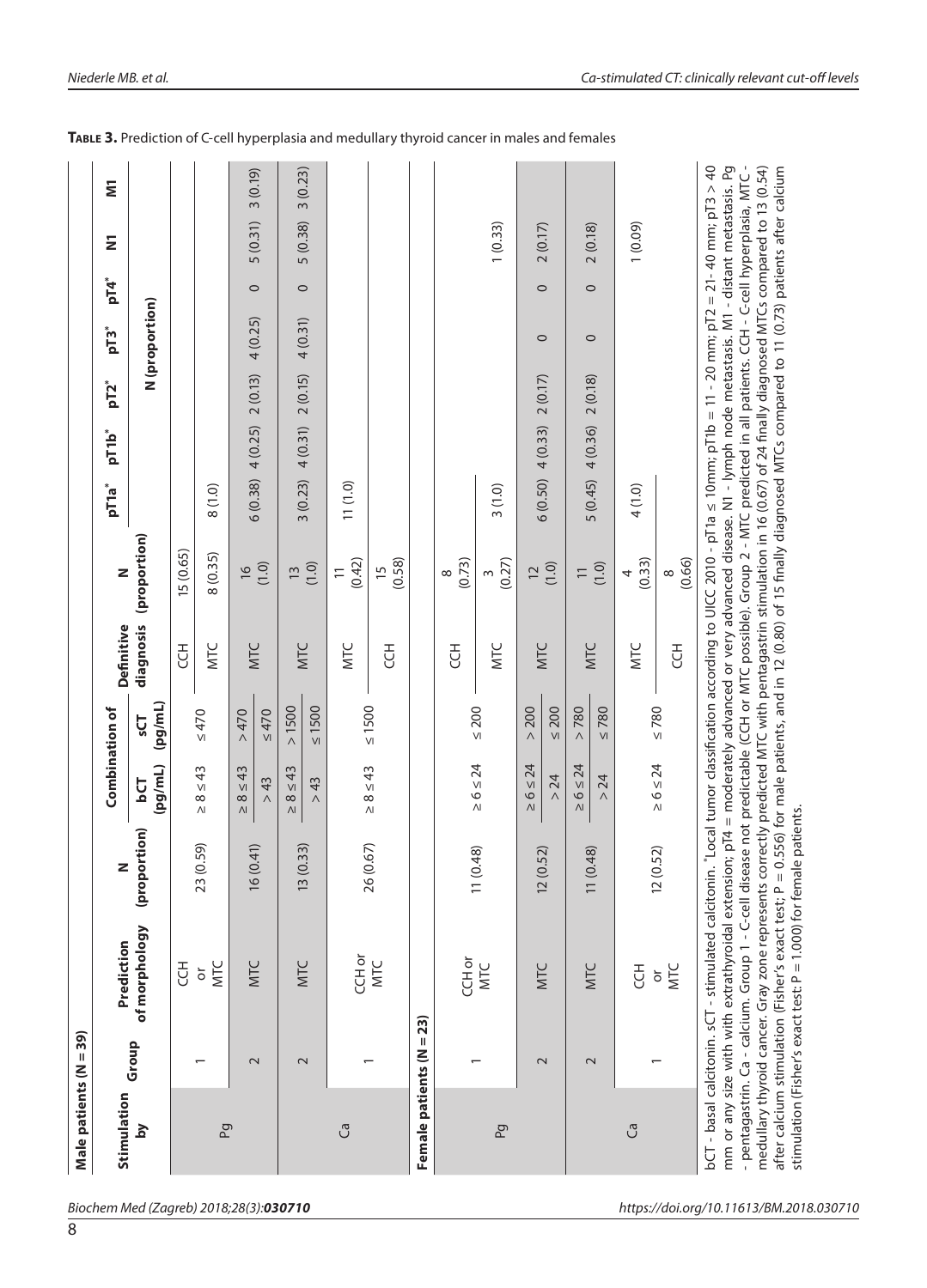fied as pT1a. Bilateral central neck dissection revealed unilateral central lymph node metastasis in one female patient (Table 3).

Group 2 (MTC only): MTC was predicted in 12/12 females with a bCT concentration  $> 24$  pg/mL or, regardless of bCT concentrations, with a sCT concentration > 200 pg/mL after Pg stimulation. Two patients with lymph node metastases were documented (Table 3).

#### *Ca stimulation*

Group 1 (MTC or CCH): Discrimination between CCH and MTC failed after Ca stimulation ( $sCT \le 780$ pg/mL) in 12/23 (0.52) females. This group comprised 8/12 (0.67) patients with CCH and 4/12 (0.33) patients with MTC, all presenting with pT1a tumors. Bilateral central neck dissection revealed unilateral central lymph node metastasis in one female subject (Table 3b).

Group 2 (MTC only): MTC was identified in 11/11 females with a bCT concentration  $> 24$  pg/mL or, regardless of bCT concentrations, with a sCT concentration > 780 pg/mL after Ca stimulation. The pTNM classification is summarized in Table 3b.

MTC was finally diagnosed in 15/23 (0.65) female patients. Pg stimulation predicted MTC in 12/15 (0.80) and Ca stimulation in 11/15 (0.73) patients. Pg stimulation predicted two more patients than Ca stimulation, yet without statistical significance  $(P = 1.000)$ .

The time courses of sCT peak release after Pg and Ca stimulation are summarized in Figure 3. Calcitonin peak values were reached 2 minutes after stimulation in more than 50%, after 3 minutes in around 25%, and after 5 minutes in 10 to 20% of



**Figure 3.** Time (minutes after injection) of calcitonin peak value after pentagastrin or calcium stimulation in patients with thyroid nodules. Results are given as absolute number and percentage of all patients (%).

patients. In both tests and in all patients, sCT after 10 minutes was either lower or similar to sCT after 5 minutes. Thus, sCT concentrations after 10 minutes were not considered.

The occurence of sCT peak in minutes after Ca stimulation are given in Table 4. The patients were subclassified by C-cell pathology and gender. In females, there was a tendency towards earlier peak sCT in CCH than in MTC. This tendency was not found among male patients. Table 5 summarizes the occurence of Ca-sCT peak according to CCH and MTC tumor classification, respectively. Fast maximal sCT release within 2 minutes after stimulation was observed in CCH and in about two thirds of pT1a tumors. In all other MTCs (pT1b to

**Table 4.** Time of calcitonin peak value after calcium stimulation in patients with thyroid nodules

|                                     | <b>MTC</b>     |                | <b>CCH</b>     |                |  |
|-------------------------------------|----------------|----------------|----------------|----------------|--|
| <b>Minutes</b><br>after stimulation | male           | female         | male           | female         |  |
|                                     | N (proportion) | N (proportion) | N (proportion) | N (proportion) |  |
| $\overline{2}$                      | 12(0.50)       | 7(0.47)        | 8(0.54)        | 6(0.75)        |  |
| 3                                   | 5(0.21)        | 5(0.33)        | 5(0.33)        | 2(0.25)        |  |
| 5                                   | 7(0.29)        | 3(0.20)        | 2(0.13)        | 0(0.0)         |  |

MTC - medullary thyroid cancer. CCH - C-cell hyperplasia.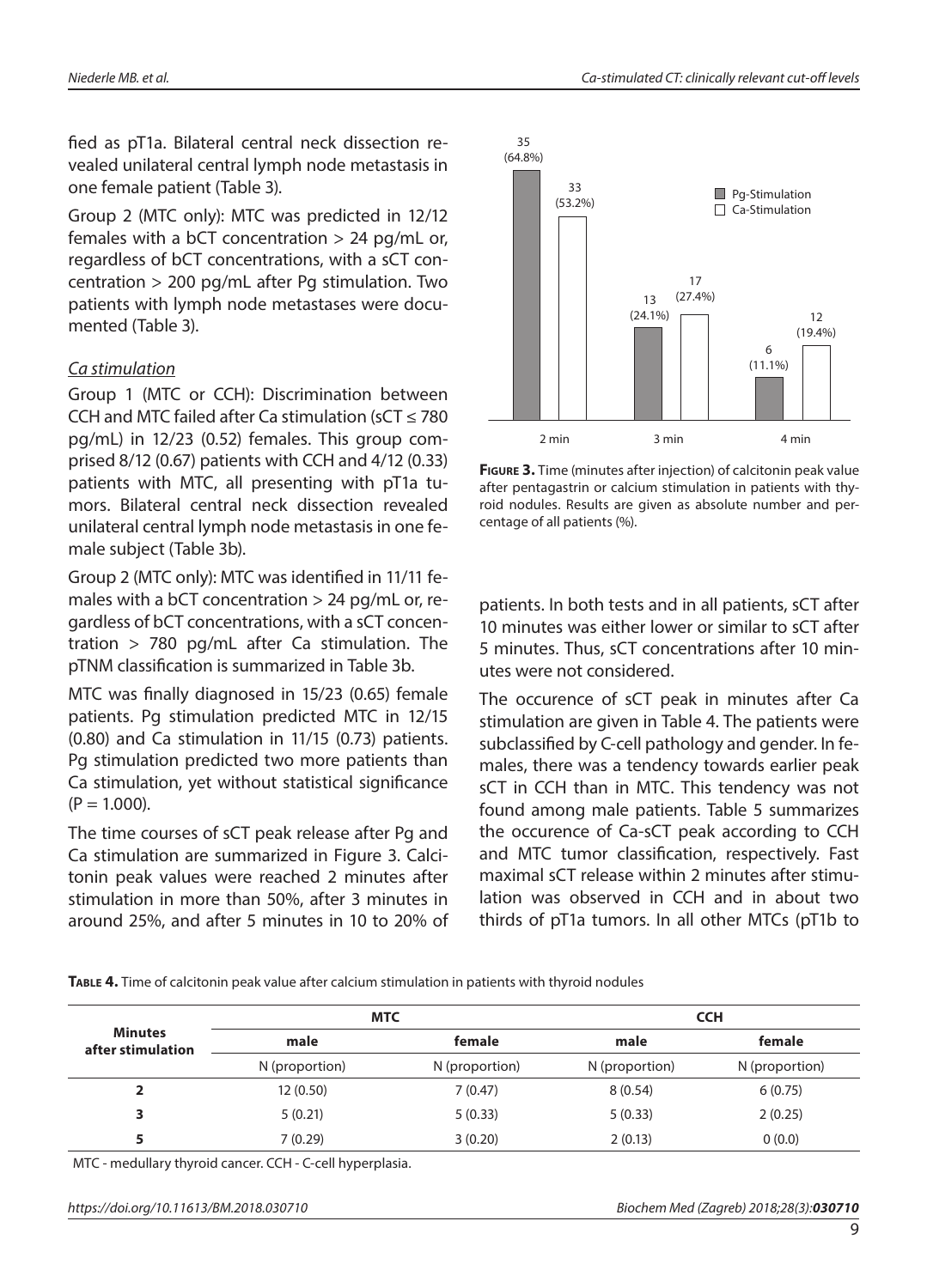| <b>Minutes</b> | <b>CCH</b>     | <b>MTC</b>       |                                                                                      |                 |         |                |                |  |
|----------------|----------------|------------------|--------------------------------------------------------------------------------------|-----------------|---------|----------------|----------------|--|
| after          |                | pT <sub>1a</sub> | pT <sub>1</sub> b                                                                    | pT <sub>2</sub> | pT3     | N <sub>0</sub> | N <sub>1</sub> |  |
| stimulation    | N (proportion) |                  | $N$ (proportion) $N$ (proportion) $N$ (proportion) $N$ (proportion) $N$ (proportion) |                 |         |                | N (proportion) |  |
| $\overline{2}$ | 14(0.61)       | 16(0.70)         | 2(0.25)                                                                              | 1(0.25)         |         | 18(0.64)       | 1 (0.9)        |  |
| 3              | 7(0.30)        | 4(0.17)          | 4(0.50)                                                                              | 1 (0.25)        | 1(0.25) | 7(0.25)        | 3(0.27)        |  |
| 5              | 2(0.9)         | 3(0.13)          | 2(0.25)                                                                              | 2(0.50)         | 3(0.75) | 3(0.11)        | 7(0.64)        |  |

**Table 5.** Time of calcitonin peak value after calcium stimulation in patients with thyroid nodules subdivided by tumor classification and lymph node involvement

CCH - C-cell hyperplasia. MTC - medullary thyroid cancer. Local tumor stage according to UICC 2010 - pT1a ≤ 10 mm; pT1b = 11 - 20 mm; pT2 = 21 - 40 mm; pT3 > 40 mm or any size with with extrathyroidal extension; pT4 = moderately advanced or very advanced disease. N0 - no lymph node metastasis present. N1 - lymph node metastasis.

pT3), peak sCT mostly occurred later. In lymph node-negative MTC patients, peak sCT concentrations frequently appeared within 2 to 3 minutes, whereas in subjects with lymph node metastasis (N1), peak sCT was reached later.

## **Discussion**

To our knowledge, this is currently the largest study based on a uniform and rigorously followed diagnostic and surgical protocol analyzing a representative group of patients with CCH and MTC. The objective was to relate bCT and maximal sCT concentrations with pathohistological and immunhistochemical findings by testing CT release in one and the same patient with the two different stimulation agents and to precisely define relevant cut-off values for Ca-sCT. The results of this study suggest a similar diagnostic value of sCT by Ca and Pg. Irrespective of the stimulation agent, all patients showed an increase in sCT at least twice higher than bCT concentrations. There was a strong linear correlation between maximum CT releases stimulated either by Pg or Ca. There are specific bCT and sCT values in males and females. When CT exceeds the gender-dependent cut-off of 100% specificity for diagnosis, MTC can definitively be predicted (100% positive predictive value) and "adequate" (radical) surgical strategies are subsequently to be applied in these patients (1,2). Patients below these cut-off values have either CCH or MTC pT1a. Neither Pg-sCT nor Ca-sCT was seen to be helpful in definitively ruling out MTC in these

patients. The overlap of patients with CCH or earlystage MTC (pT1a) was nearly identical after applying both tests. These patients are eligible for less radical surgery comprising (total) thyroidectomy with bilateral central (level 6) neck dissection (2).

Only one similar report in the literature has compared Pg-sCT and Ca-sCT (25). Colombo *et al.* mainly focused on initial clinical experience with Ca stimulation in patients with suspected C-cell disease (25). However, the authors followed different surgical protocols and in fact only 12 patients received both Ca and Pg stimulations to compare and evaluate the stimulation tests for clinical practatice. Kowalsky *et al.* have recently suggested a similar diagnostic value of Ca gluconate compared to Pg during follow-up after thyroidectomy (26).

Although using the same two-site chemiluminescent immunometric CT assay, some differences were identified in the cut-off values after Ca stimulation compared to the paper published by Colombo *et al.* (25). This may be due to modifying the recommended protocol by Doyle *et al.*: blood sampling was extended by an additional sampling 3 minutes after either Pg or Ca application (20). Unpublished preliminary data by one of the authors (G.A.) have documented higher sCT levels after 3 minutes compared to 2 minutes in some patients. The 3-minutes sampling may allow a more precise interpretation in tumors which release the highest sCT after 3 minutes. The sCT concentrations 10 minutes after stimulation failed to provide any additional information and may be omitted,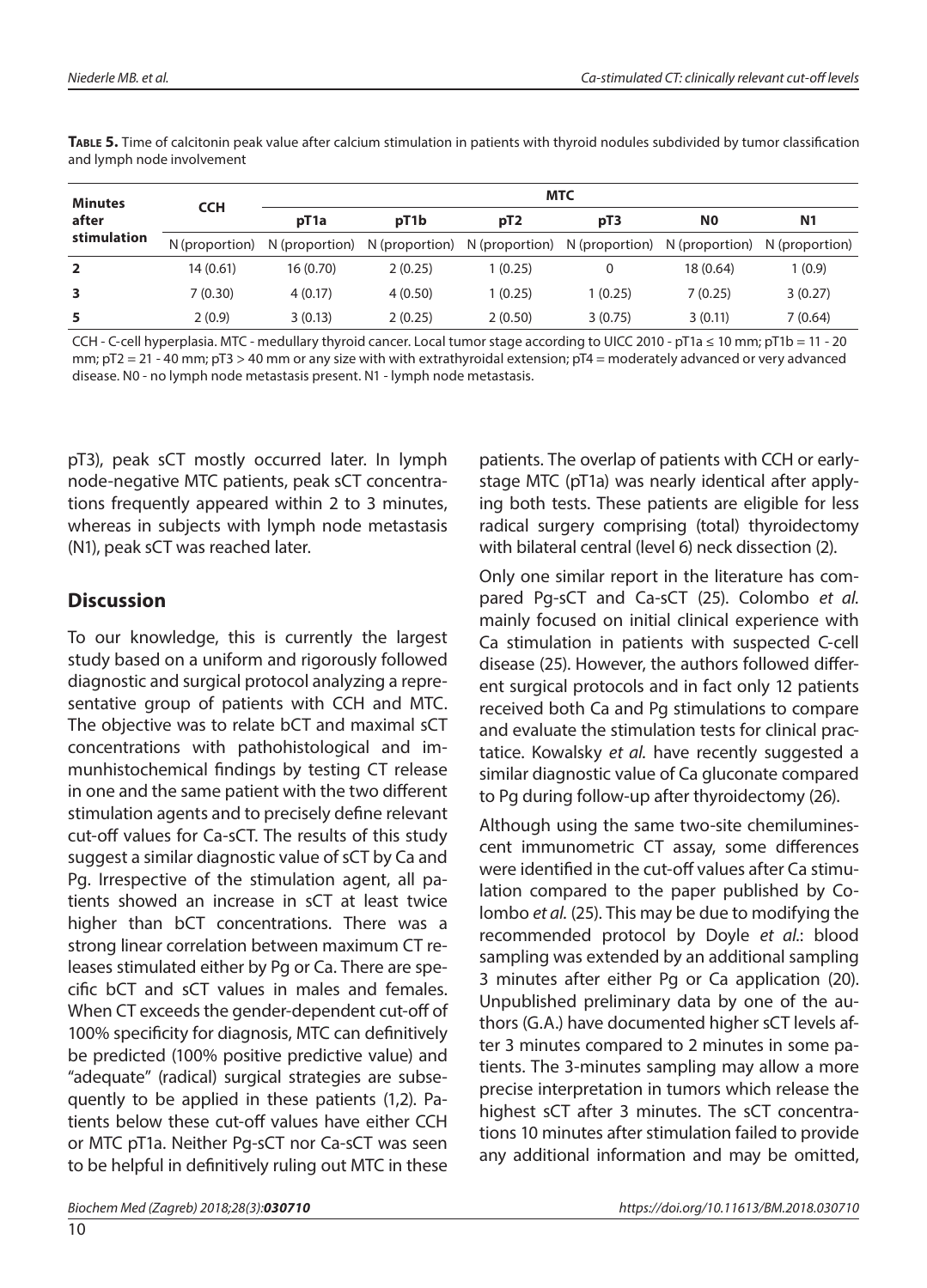thus shortening the test. Adding 3-minutes sampling may be also relevant for the indication and extent of surgery. Regarding the time course, there was a tendency towards earlier peak sCT for CCH and lymph node-negative low-tumor classes compared to more advanced MTC. In the assessment of Ca stimulation with concentrations of bCT and sCT below the gender-specific cut-off values, an occurrence of early-peak sCT will increase the predictive probability of CCH or low tumor burden.

In our experience, both stimulation tests are generally well tolerated. According to the patients' clinical records, there were no severe adverse events whatsoever (27).

Striking controversies still maintain with regard to the use of routine CT measurement in patients with nodular thyroid disease (28-30). However, if bCT concentrations are determined to be repeatedly borderline-elevated, a stimulation test is strongly recommended to enhance diagnostic accuracy (31).

The limitation of this study may be the small sample size for the determination of an "absolute" cutoff value. However, MTC is an "orphan disease". Therefore, the numbers of patients suffering from MTC are limited even in tertiary care centers. On the other hand, the advantage of this study is the uniform diagnostic and surgical protocol applied. This seems the only reasonable basis to define "optimal" cut-off concentrations after standardized Ca stimulation.

In conclusion, the high-dose short Ca stimulation test based on novel, gender-specific cut-off values is a potent tool that can be applied widely and at low costs, while providing additional clinical information in selected patients with (mildly) elevated bCT to differentiate between various C-cell diseases. If a stimulation test is indicated, Ca may replace Pg as the "new standard" with equivalently high diagnostic quality to predict MTC.

#### **Potential conflict of interest**

None declared.

#### **References**

- *1. Scheuba C, Kaserer K, Bieglmayer C, Asari R, Riss P, Drosten R, Niederle B. Medullary thyroid microcarcinoma recommendations for treatment - a single-center experience. Surgery. 2007;142:1003-10. https://doi.org/10.1016/j.surg.2007.09.016*
- *2. Scheuba C, Kaserer K, Moritz A, Drosten R, Vierhapper H, Bieglmayer C, et al. Sporadic hypercalcitoninemia: clinical and therapeutic consequences. Endocr Relat Cancer. 2009;16:243-53. https://doi.org/10.1677/ERC-08-0059*
- *3. Toledo SP, Lourenço DM Jr, Santos MA, Tavares MR, Toledo RA, Correia-Deur JE. Hypercalcitoninemia is not pathognomonic of medullary thyroid carcinoma. Clinics (Sao Paulo). 2009;64:699-706. https://doi.org/10.1590/S1807- 59322009000700015*
- *4. Bieglmayer C, Vierhapper H, Dudczak R, Niederle B. Measurement of calcitonin by immunoassay analyzers. Clin Chem Lab Med. 2007;45:662-6. https://doi.org/10.1515/ CCLM.2007.124*
- *5. Censi S, Cavedon E, Fernando SW, Barollo S, Bertazza L, Zambonin L, et al. Calcitonin measurement and immunoassay interference: a case report and literature review. Clin Chem Lab Med. 2016;54:1861-70. https://doi.org/10.1515/cclm-2015-1161*
- *6. Melvin KE, Miller HH, Tashjian AH Jr. Early diagnosis of medullary carcinoma of the thyroid gland by means of calcitonin assay. N Engl J Med. 1971;285:1115-20. https://doi. org/10.1056/NEJM197111112852004*
- *7. Melvin KE, Tashjian AH Jr. The syndrome of excessive thyrocalcitonin produced by medullary carcinoma of the thyroid. Proc Natl Acad Sci U S A. 1968;59:1216-22. https://doi. org/10.1073/pnas.59.4.1216*
- *8. Kratzsch J, Petzold A, Raue F, Reinhardt W, Bröcker-Preuss M, Görges R, et al. Basal and stimulated calcitonin and procalcitonin by various assays in patients with and without medullary thyroid cancer. Clin Chem. 2011;57:467-74. https:// doi.org/10.1373/clinchem.2010.151688*
- *9. Daumerie C, Maiter D, Gruson D. Serum calcitonin estimation in medullary thyroid cancer: basal or stimulated levels? Thyroid Res. 2013;6(Suppl 1):S4. https://doi. org/10.1186/1756-6614-6-S1-S4*
- *10. Hennessy JF, Gray TK, Cooper CW, Ontjes DA. Stimulation of thyrocalcitonin secretion by pentagastrin and calcium in 2 patients with medullary carcinoma of the thyroid. J Clin Endocrinol Metab. 1973;36:200-3. https://doi.org/10.1210/ jcem-36-1-200*